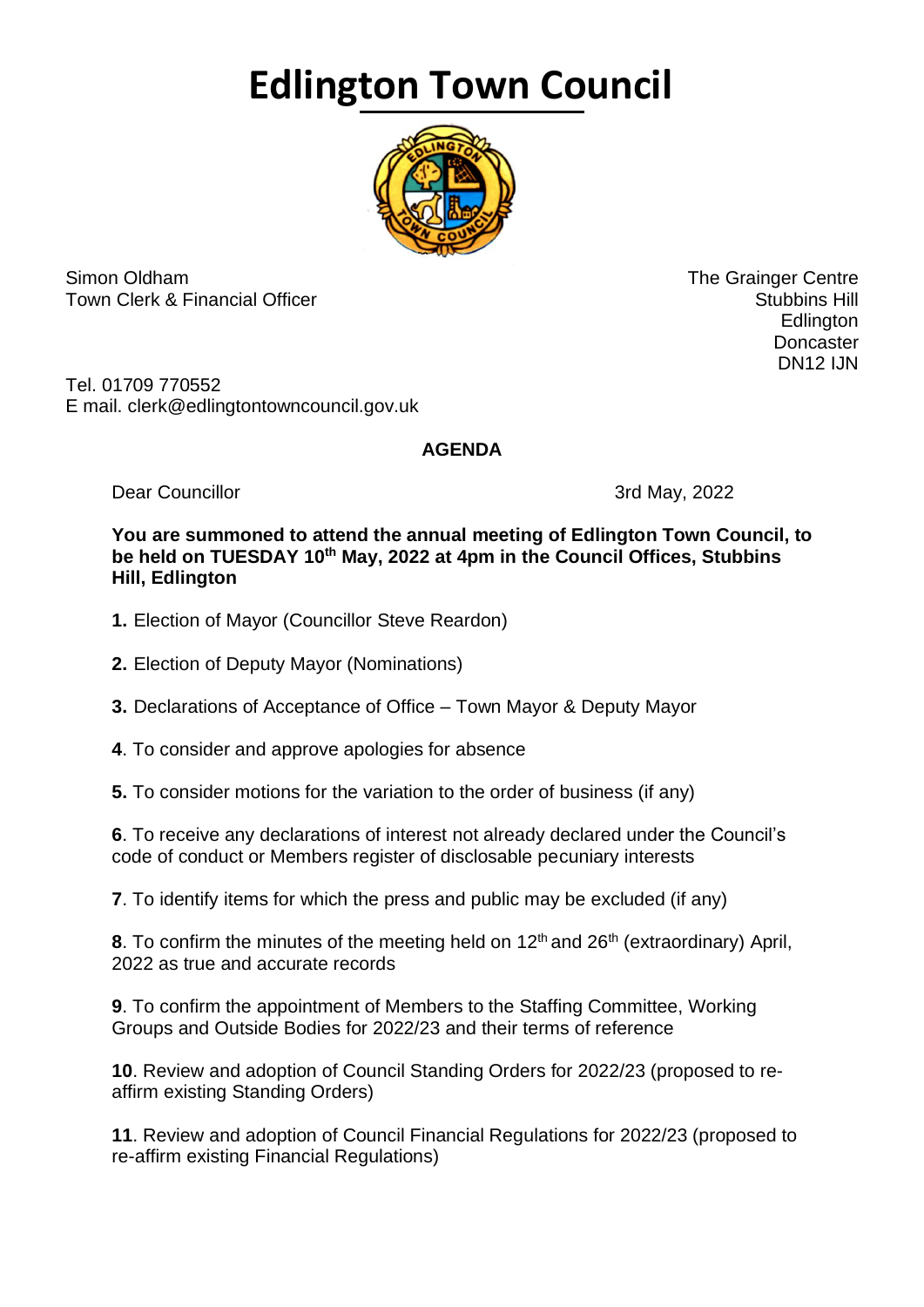**12**. Review and adoption of Edlington Town Council Member Code of Conduct (proposed to re-affirm existing code of conduct)

**13**. To confirm a schedule of Town Council meetings for 2022/23 – proposed as generally second Tuesday in each month and whether or not to continue the previous pattern of alternating between a daytime and evening start time :- 2022 - 14<sup>th</sup> June (10am), 12<sup>th</sup> July (6.30pm), 9<sup>th</sup> August (10am), 13<sup>th</sup> September (6.30pm), 18<sup>th</sup> October (10am), 15<sup>th</sup> November (6.30pm), 13<sup>th</sup> December (10am) 2023 – 17<sup>th</sup> January (6.30pm), 14<sup>th</sup> February (10am), 14<sup>th</sup> March (6.30pm), 11<sup>th</sup> April (10am) & 9<sup>th</sup> May (annual meeting 4pm)

**14**. To re-affirm the Town Council's existing arrangements/policies in respect of :- **14.1** Asset register @ 31/3/22

- **14.2** Investment Strategy 2019-2022
- **14.3** Discipline & Grievance policy
- **14.4** Press & Media policy
- **14.5** Social Media policy
- **14.6** Data Protection policies under GDPR 2018
- **14.7** Customer complaints procedure

**15**. Partner Updates from DMBC Ward Councillor(s) or South Yorkshire Police representative (if present)

**16**. Report of the Clerk – To receive updates and consider matters in respect of: **16.1** Final report of the Internal Auditor 2021/22

**16.2** PKF Littlejohn Annual Governance & Accountability Return 2021/22 – to i) approve the annual governance statement and ii) the accounting statements for submission to the External Auditor and iii) to note the period for the exercise of public rights for inspection of the accounts

**16.3** Renewal of the Town Council's insurance arrangements from 1/6/22 **16.4** To consider quotations for disposal of bulky waste material in Edlington and to determine the basis of the pilot scheme

**16.5** Update on request for owner to advise of development plans re land at Cross Street, former Doctor's surgery spanning Edlington/Broomhouse Lane **16.6** SLH reply re prospects for development of land at former Barnburgh House, Edlington

**16.7** DMBC – Environment & sustainability updates & Town/Parish Council Climate Action Network

**16.8** Updates following meetings with Nick Fletcher, Don Valley MP & DMBC Stronger Communities Coordinator 6/5/22

**16.9** Improvement Projects & Events – a) Preparations for Queen's Platinum Jubilee commemoration 4/6/22 – notes of meeting with partner/local community groups 25/4/22; b) Remembrance Sunday

**16.10** Town Clerk working pattern – review after 6 months re office/homeworking pattern

**16.11** Allotments – Liaison with Secretary of Group 1 Martinwells site re hosting their AGM and site inspection carried out 20/4/22

**17.** Planning – To consider any Planning Application Consultations (if any) **17.1** 22/00989/TCON - Conservation area notification to crown reduce one Silver Birch (T1) by 3m. The tree is within the Old Edlington Conservation Area, Husaker,1 Rectory Gardens, Old Edlington